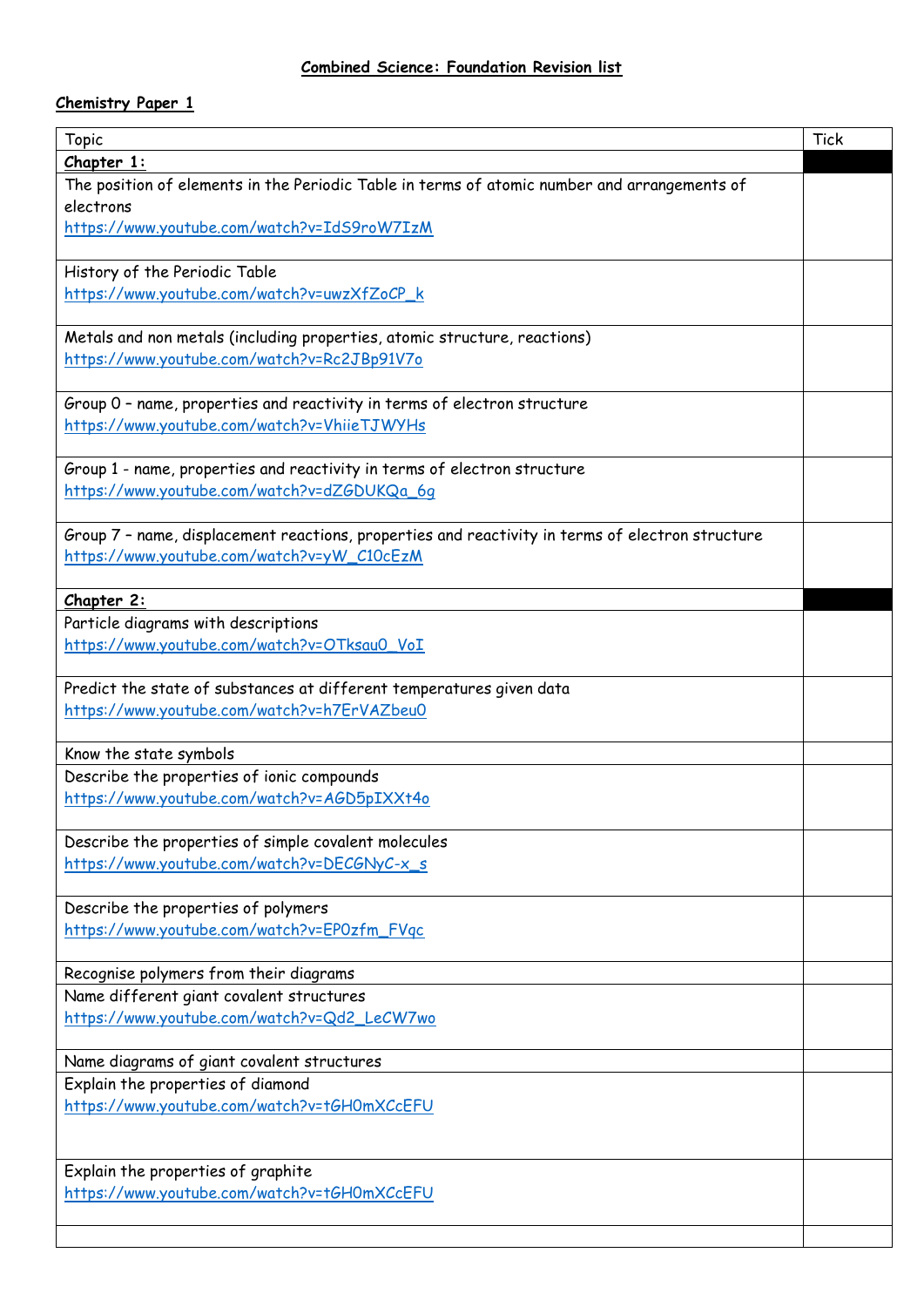| Recognise graphene and fullerenes from diagrams<br>https://www.youtube.com/watch?v=4ZEtS5qLOHs |  |
|------------------------------------------------------------------------------------------------|--|
|                                                                                                |  |
| State examples of the uses of fullerenes including carbon nanotubes                            |  |
| Chapter 4:                                                                                     |  |
| Describe how to make a metal oxide                                                             |  |
| https://www.youtube.com/watch?v=Lk1V0buHEFs                                                    |  |
| Define reduction and oxidation in terms of oxygen                                              |  |
| https://www.youtube.com/watch?v=jyvcVjrZnJA                                                    |  |
| Reactivity series                                                                              |  |
| https://www.youtube.com/watch?v=MDQr5QFVGkk                                                    |  |
| Displacement reactions - metals and metal salts                                                |  |
| https://www.youtube.com/watch?v=2i5Lm7BMtpo                                                    |  |
| Extraction of metals using reduction                                                           |  |
| https://www.youtube.com/watch?v=gvNuMpxgG7Q                                                    |  |
| Construct word equations when metals react with acids                                          |  |
| https://www.youtube.com/watch?v=ofw6oHSYGFI                                                    |  |
| Neutralisation reactions                                                                       |  |
| https://www.youtube.com/watch?v=IBjwMcHUyBY                                                    |  |
| Naming salts                                                                                   |  |
| https://www.youtube.com/watch?v=WnAKhtnJjz0                                                    |  |
| State the pH scale with numbers and colours                                                    |  |
| https://www.youtube.com/watch?v=ckbsHM2igT0                                                    |  |
| RPA making salts                                                                               |  |
| https://www.youtube.com/watch?v=96H95172Js8                                                    |  |
| Describe the process of electrolysis                                                           |  |
| https://www.youtube.com/watch?v=AhTRiL6xjBA                                                    |  |
| Predict the products of molten ionic compounds                                                 |  |
| Describe how electrolysis is used to extract metals especially aluminium                       |  |
| https://www.youtube.com/watch?v=YcyMEIBEzAY                                                    |  |
| Predict the products of aqueous solutions                                                      |  |
| RPA electrolysis                                                                               |  |
| https://www.youtube.com/watch?v=tCHE_7QeRUc                                                    |  |
| Chapter 5                                                                                      |  |
| RPA temperature changes                                                                        |  |
| https://www.youtube.com/watch?v=tKxcQYZ2YH8                                                    |  |

## **Chemistry Paper 2**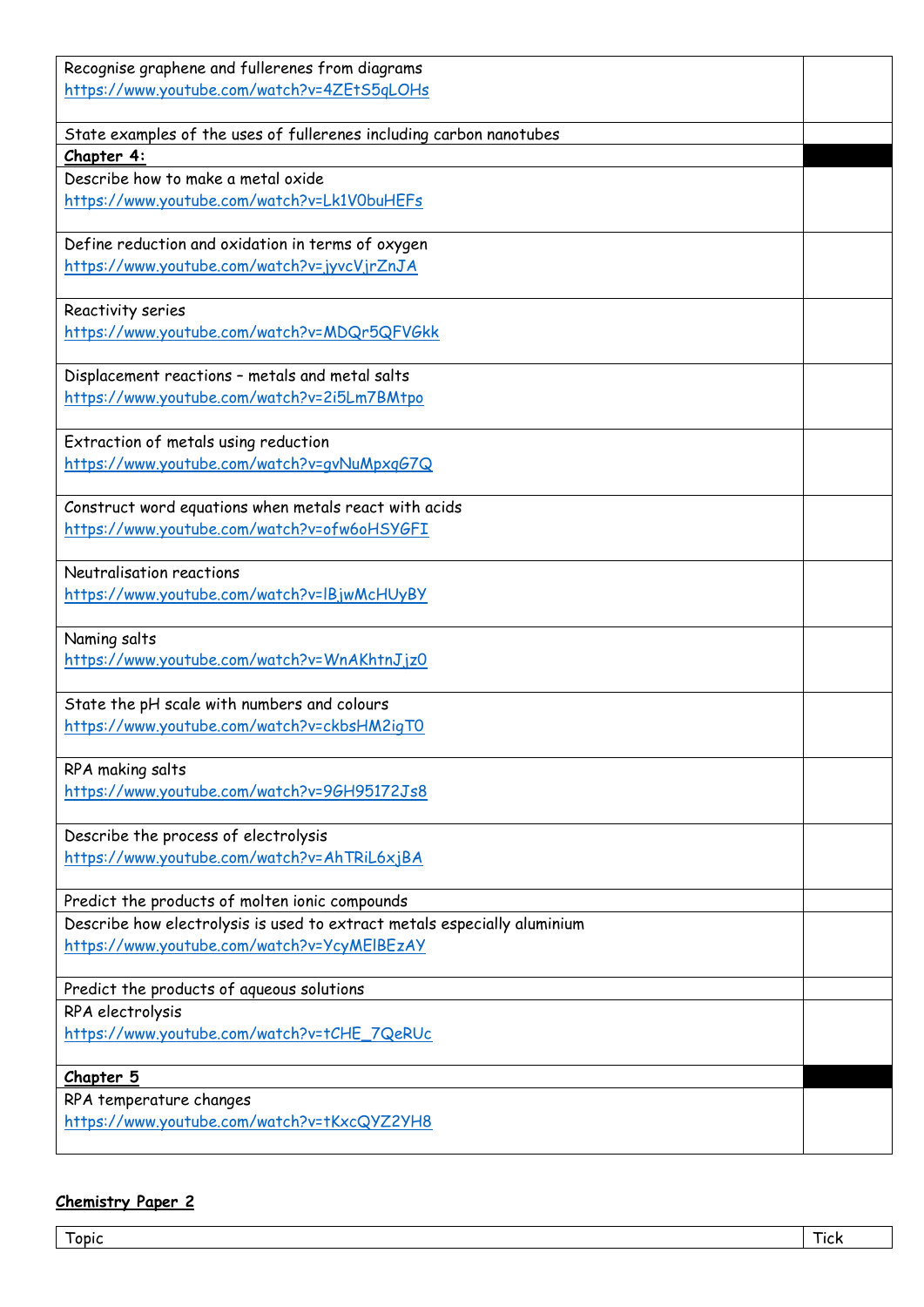| Chapter 6                                                                         |  |
|-----------------------------------------------------------------------------------|--|
| State the factors that affect the rate of the reaction                            |  |
| https://www.youtube.com/watch?v=SPXanyy3-hU                                       |  |
|                                                                                   |  |
| Explain how concentration affects the rate of reaction using the collision theory |  |
| https://www.youtube.com/watch?v=u4Co4N-Jmbs                                       |  |
| RPA concentration affect the rate of reaction                                     |  |
| https://www.youtube.com/watch?v=N5p06i9ilmo                                       |  |
|                                                                                   |  |
| Explain how temperature affects the rate of reaction using the collision theory   |  |
| https://www.youtube.com/watch?v=G2TEfhwqq84                                       |  |
|                                                                                   |  |
| Explain how surface area affects the rate of reaction using the collision theory  |  |
| https://www.youtube.com/watch?v=WojotwxPD6I                                       |  |
|                                                                                   |  |
| Describe how a catalyst affects the rate of reaction                              |  |
| https://www.youtube.com/watch?v=m_9bpZep1QM                                       |  |
| Describe what a reversible reaction is                                            |  |
| https://www.youtube.com/watch?v=ty9TczsW5ew                                       |  |
|                                                                                   |  |
| State what equilibrium is                                                         |  |
| Chapter 7                                                                         |  |
| Describe the formation of crude oil                                               |  |
| https://www.youtube.com/watch?v=wfSvbLQNwFc                                       |  |
|                                                                                   |  |
| State the general formula for alkanes                                             |  |
| https://www.youtube.com/watch?v=ykIFTtTjoso                                       |  |
| Draw, name and write the formula of the first 4 alkanes                           |  |
| Describe the process of fractional distillation                                   |  |
| https://www.youtube.com/watch?v=CjmriZq5xRo                                       |  |
|                                                                                   |  |
| Describe the trend in boiling points of hydrocarbons                              |  |
| https://www.youtube.com/watch?v=4EAh9E2KhOE                                       |  |
|                                                                                   |  |
| Describe the trend in viscosity of hydrocarbons                                   |  |
| Describe the trend in flammability of hydrocarbons                                |  |
| Write word and symbol equations for complete combustion                           |  |
| https://www.youtube.com/watch?v=cRnpKjHpFyq                                       |  |
| Write word and symbol equations for incomplete combustion                         |  |
| Describe the process of cracking                                                  |  |
| https://www.youtube.com/watch?v=7AWwjKbRa_o                                       |  |
|                                                                                   |  |
| Describe the purpose of cracking                                                  |  |
| Describe the test for alkenes                                                     |  |
| https://www.youtube.com/watch?v=qEm-CaghcOs                                       |  |
|                                                                                   |  |
| Chapter 8                                                                         |  |
| Define what a pure substance is<br>https://www.youtube.com/watch?v=3oJxWwcnfJY    |  |
|                                                                                   |  |